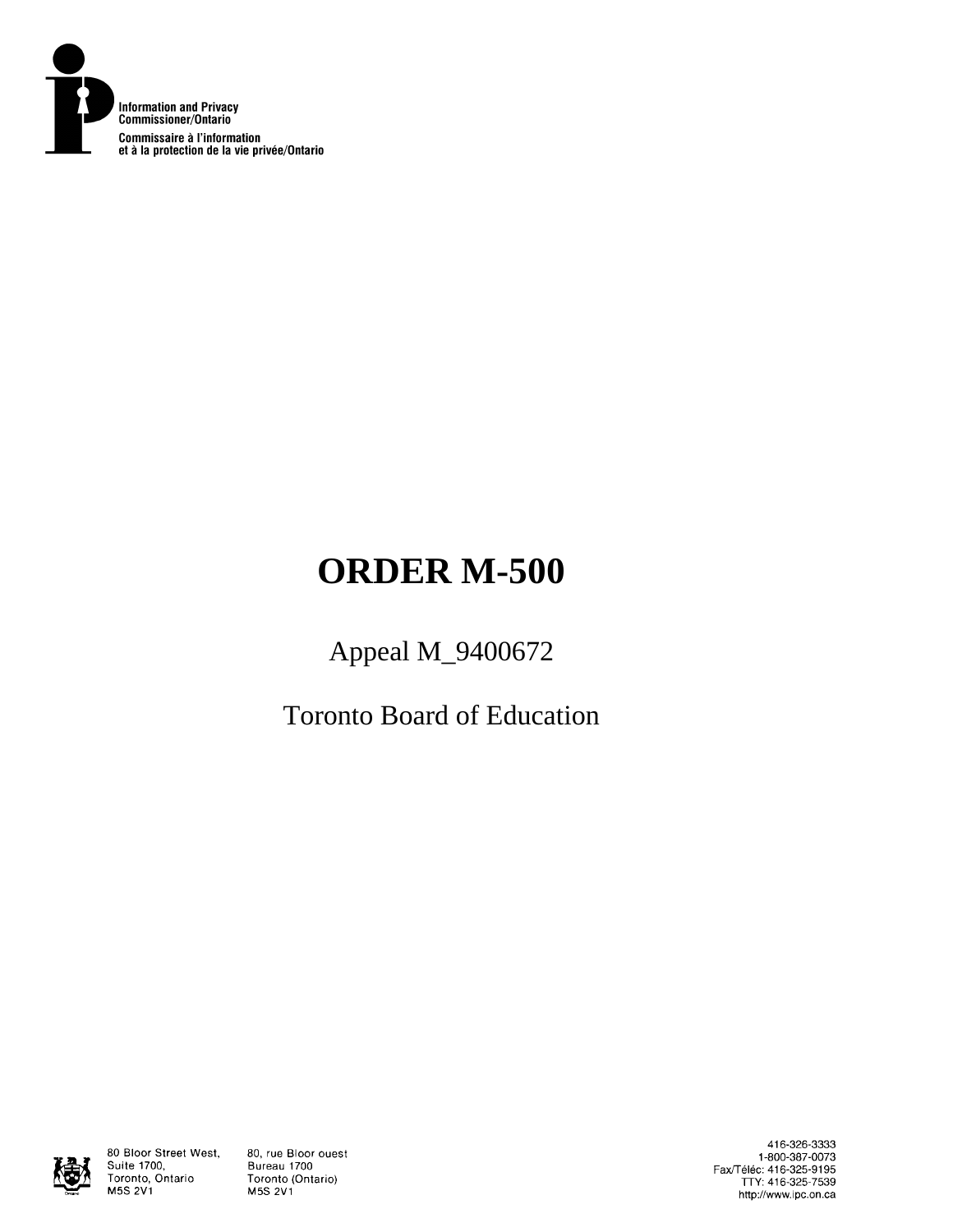# **NATURE OF THE APPEAL:**

This is an appeal under the Municipal Freedom of Information and Protection of Privacy Act (the Act). The Toronto Board of Education (the Board) received a request for all records relating to the appellant held by a named law firm which acts for the Board (the Board's solicitors).

For ease of reference and to better understand the nature of the issues which arise in this appeal, it may be helpful to include some background information.

On September 7, 1994, the Board received the request referred to above. On September 29, 1994, the Board responded with a letter extending the time for issuing its decision letter to January 7, 1994. The requester appealed the decision of the Board to extend the statutory 30\_day time limit. The Commissioner's office opened Appeal M\_9400568 to deal with the time extension appeal.

During the mediation stage of Appeal M-9400568, the appellant agreed to narrow the scope of his request to include only specific records held by the Board's solicitors. In return, the Board agreed to issue a final decision on access in that matter on or before November 1, 1994. On that basis, the file was closed.

On November 1, 1994, the Board issued its decision to the appellant granting access to a number of records. The appellant appealed the Board's decision on the basis that more records should exist. Thus, the Commissioner's office opened Appeal M-9400672, which is the present appeal and the subject of this order.

On January 13, 1995, a Notice of Inquiry was provided to the appellant and the Board. The sole issue raised in this notice was whether the Board had conducted a reasonable search for the records as required by section 17 of the Act.

By letter dated January 23, 1995, the Board notified the Commissioner's office that it does, in fact, have additional records responsive to the appellant's request. The Board indicated that these records have either previously been disclosed to the appellant or are identified in one of the indices created for other appeals and for which exemptions have been claimed. The Board has taken the position that the appellant is not entitled to know which records identified in those appeals are responsive to the request in this appeal.

Accordingly, on February 1, 1995 a Supplementary Notice of Inquiry was forwarded to the appellant and the Board. In this notice, representations were sought on the additional issue of whether the Board's decision letter complies with the requirements of section 22 of the Act.

Representations were received from both the appellant and the Board.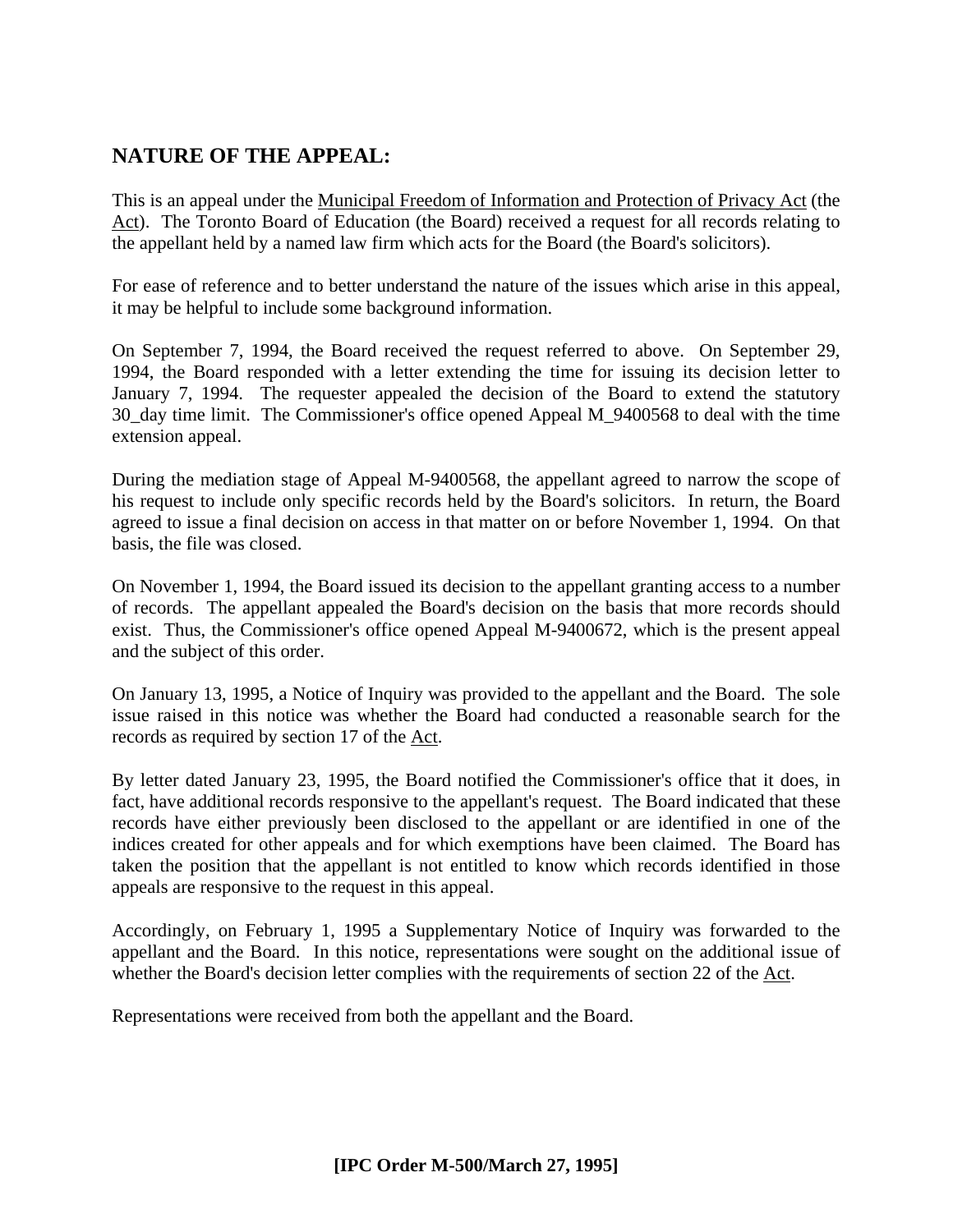### **DISCUSSION**:

#### **REASONABLENESS OF SEARCH**

I will first determine whether the Board has conducted a reasonable search for the records as required by section 17 of the Act.

In addressing this issue, the Board's representations raise a number of additional issues. I would note that these same issues were previously raised by the Board in an earlier appeal involving the same appellant and addressed in Order M-315.

The Board submits that these issues were not properly interpreted in Order M-315.

#### **ISSUE: PROPER STANDARD TO APPLY IN DETERMINING WHETHER OR NOT ADDITIONAL RECORDS EXIST**

The Board submits that the only permissible determination concerning additional records is whether they exist. The Board takes the position that the statute does not allow a determination of whether the Board's search for additional records was reasonable.

In Order M-315, Inquiry Officer John Higgins found that the proper standard to apply in determining whether or not additional records exist is whether sufficient evidence has been provided by the institution to show that it has made a **reasonable** effort to identify and locate records responsive to the request. The Act does not require an institution to prove with absolute certainty that the requested records do not exist.

#### **ISSUE: BURDEN OF PROOF**

The Board submits that where the Board has provided evidence of the search, the burden of proof shifts to the appellant who then bears the onus of establishing that the search was unreasonable.

In Order M-315, Inquiry Officer Higgins commented that the general law is that a person who asserts a position must prove it. Therefore, if an institution asserts that no further records exist, it bears the burden of proving its position.

In addition, in my view, sections 36(1) and 37 of the Act place some obligation on the requester to provide as much direction to the Board as possible as to where the records that he is requesting may be located and/or to describe the records sought. In my view, the appellant has met this obligation through identifying the location of the records requested and by narrowing his request to certain records.

#### **ISSUE: POWER TO ORDER ADDITIONAL SEARCHES OR PRODUCTION OF FURTHER AFFIDAVIT EVIDENCE**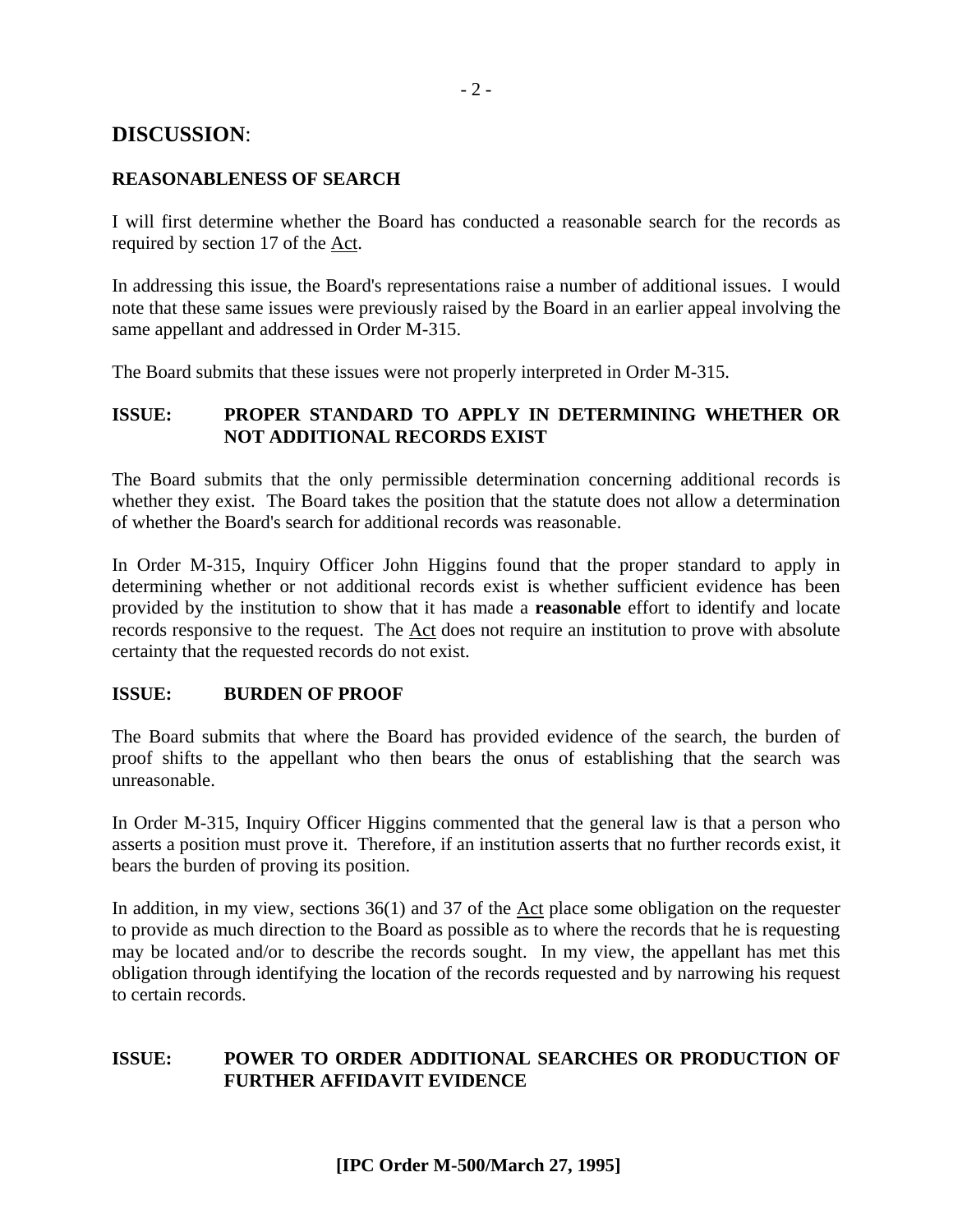The Board submits that the Commissioner does not have jurisdiction to order an institution to conduct a further search or to produce further affidavit evidence.

The Commissioner's general order-making powers derive from section 43 of the Act. In Order M-315, Inquiry Officer Higgins concluded that where there is a possibility that additional records exist, the wording of section 43 is sufficiently broad to permit the Commissioner's office to order an institution to conduct additional searches and/or to provide additional affidavit evidence.

As previously noted, the Board has indicated that it does not agree with certain analyses and interpretations in Order M-315. If the Board does not agree with a decision of the Commissioner, appropriate legal mechanisms exist to challenge such a determination.

I have considered the above issues and carefully reviewed the Board's representations on the above issues. I agree with Inquiry Officer Higgins' reasoning on these issues in Order M-315 and adopt it for the purposes of this appeal. I find that the conclusions reached in Order M-315 apply equally to the circumstances of this appeal.

#### **REASONABLENESS OF SEARCH**

The appellant claims that additional responsive records exist.

As part of its representations, the Board has provided affidavits sworn by its Freedom of Information and Privacy Co-ordinator (the Co-ordinator) and the solicitor named in the request (the solicitor). The Co-ordinator confirms that she informed the solicitor of the nature of the request and asked him to co-ordinate a search for responsive records.

In his affidavit, the solicitor states that as a partner, he is experienced and knowledgeable about the law firm's system of file maintenance. He states that he personally supervised the search for records and reviewed all the files which might contain information responsive to the request, i.e. that were in the control of the Board and contained the personal information of the appellant. The solicitor sets out the criteria that he used to determine which records were within the control of the Board.

The solicitor states that some of the responsive records were forwarded to the Co-ordinator and were subsequently disclosed to the appellant. The solicitor states also that the remaining records are included in the 65-page index of records appended to his affidavit as "Exhibit B". I note that this index lists the records responsive for Appeal M-9200452 which was the subject of Order M-315. The solicitor, however, has not identified, on this index, the specific records which he found to be responsive to this request during the course of his search.

Therefore, based on the evidence before me, I am satisfied that a reasonable search for records responsive to the request was conducted by the Board.

However, I am not satisfied that the results of the search i.e. the identification of records found to be responsive to the request as a result of this search, was adequately communicated to the appellant and the Commissioner's office. I will address this issue more fully below.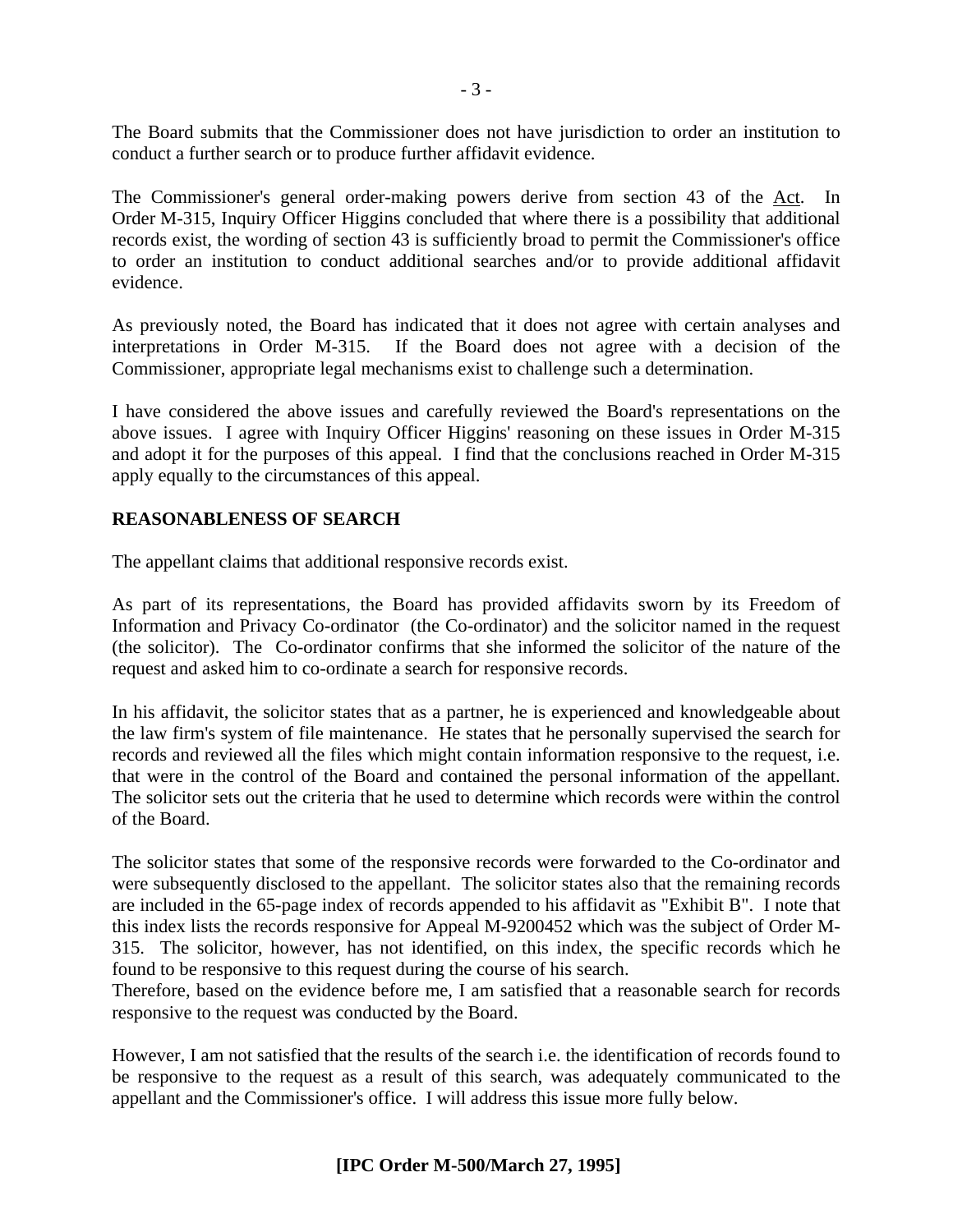#### **ADEQUACY OF THE BOARD'S DECISION LETTER**

The request was for certain records held by the Board's solicitors. The Board identified the responsive records and granted full access to some of the records. With respect to the remaining records, the Board's decision letter stated: "Apart from the records referred to in this and all previous decision letters, there exist no additional records that contain your personal information in the custody or control of the Board."

It is clear from the chronology of events described above, that this appeal results from a request separate and apart from any earlier requests submitted by the appellant to the Board. This is evidenced by the fact that when the Board received the appellant's request in September 1994, it responded by issuing a time extension. The Board later issued a decision letter in which it indicated that the appellant may ask the Commissioner's office to review that decision.

The Board submits that the records are identified in one index which it has maintained since the first request received from the appellant in November 1992, similar, in my view, to a running log. The Board's position is that it should not have to provide the appellant with another index of records for the purpose of identifying only those records that are responsive to his request in this appeal.

The Board did provide the Commissioner's office with a copy of the index (Exhibit "B" to the solicitor's affidavit) which purportedly includes the records responsive to this request. However, the Board failed to specify which records within this index are responsive to the appellant's request, despite being asked to do so in the Notice of Inquiry. No description of the responsive records has been provided to me.

There is no evidence before me that the Board has provided this particular index to the appellant. Further, I fail to see the value of this index to the appellant as the records responsive to his request have not been identified.

In effect, the Board is denying the appellant access to the remaining records which are responsive to his request in this appeal.

When an institution denies access to a record, section 22(1) of the Act prescribes that the institution must issue a notice of refusal to the requester. The contents of this notice (which are conveyed in a decision letter) are more fully described in section 22(1)(b) which reads as follows:

Notice of refusal to give access to a record or part under section 19 shall set out,

- (b) where there is such a record,
	- (i) the specific provision of this Act under which access is refused,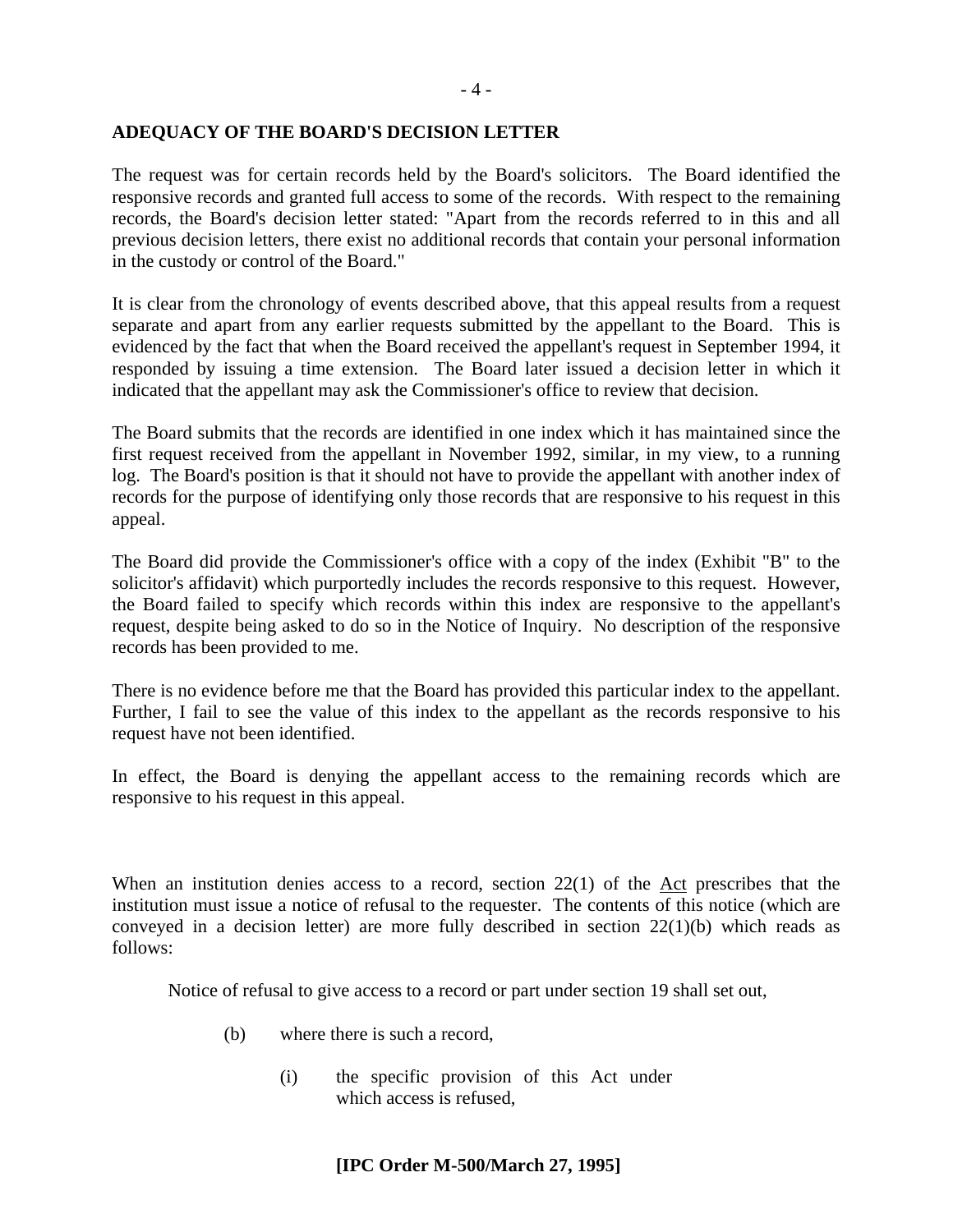- (ii) the reason the provision applies to the record,
- (iii) the name and position of the person responsible for making the decision, and
- (iv) that the person who made the request may appeal to the Commissioner for a review of the decision.

A number of previous orders issued by the Commissioner's office have commented on the degree of particularity which should be contained in a decision letter. Although the orders indicate that there are several ways in which an institution can comply with its obligations under section  $22(1)(b)$  of the Act, the key requirement is that the requester must be put in a position to make a reasonably informed decision on whether to seek a review of the head's decision.

In this case, the Board failed to provide any description whatsoever of the records which are responsive to the appellant's request. The result is that the requester has effectively been precluded from making a reasonably informed decision on whether to seek a review of the Board's decision.

The Board argues that identifying records located at the Board's solicitors would reveal to the appellant the fact that a law firm has been retained by the Board to provide advice or perform other work relating to the records. The Board submits that this would be a breach of solicitorclient privilege. The Board refers to a case of the Supreme Court of Ontario, Madge v. Thunder Bay, wherein it was held that the fact of the delivery of documents from client to solicitor represented confidential communication and was privileged.

I do not agree that this case is pertinent to the facts of the appeal before me. The mere possession of documents by a law firm does not automatically make them subject to solicitorclient privilege. Moreover, the Board has not claimed this exemption in its decision letter and the records for which the Board is now claiming solicitor-client privilege in this appeal have not been identified.

As I have noted above, the purpose of an index is to provide a requester with enough information to determine whether to seek a review of the Board's decision, without disclosing information for which an exemption has been claimed. This the Board is unwilling to do in this appeal.

Based on the content of its representations, the Board appears to be asserting a right (which would be analogous to that contained in sections 8(3) and 14(5) of the Act) to refuse to confirm or deny the existence of the records in question.

I do not accept the Board's argument. First, in its decision letter, the Board did not refuse to confirm or deny the existence of records responsive to the request. Rather, it simply chose not to identify which records were responsive to the appellant's request. Secondly, section 22(2), which refers to the power to refuse to confirm or deny the existence of records, is only available to an institution in certain defined circumstances where either section  $14(3)$  or  $21(5)$  of the Act is

#### **[IPC Order M-500/March 27, 1995]**